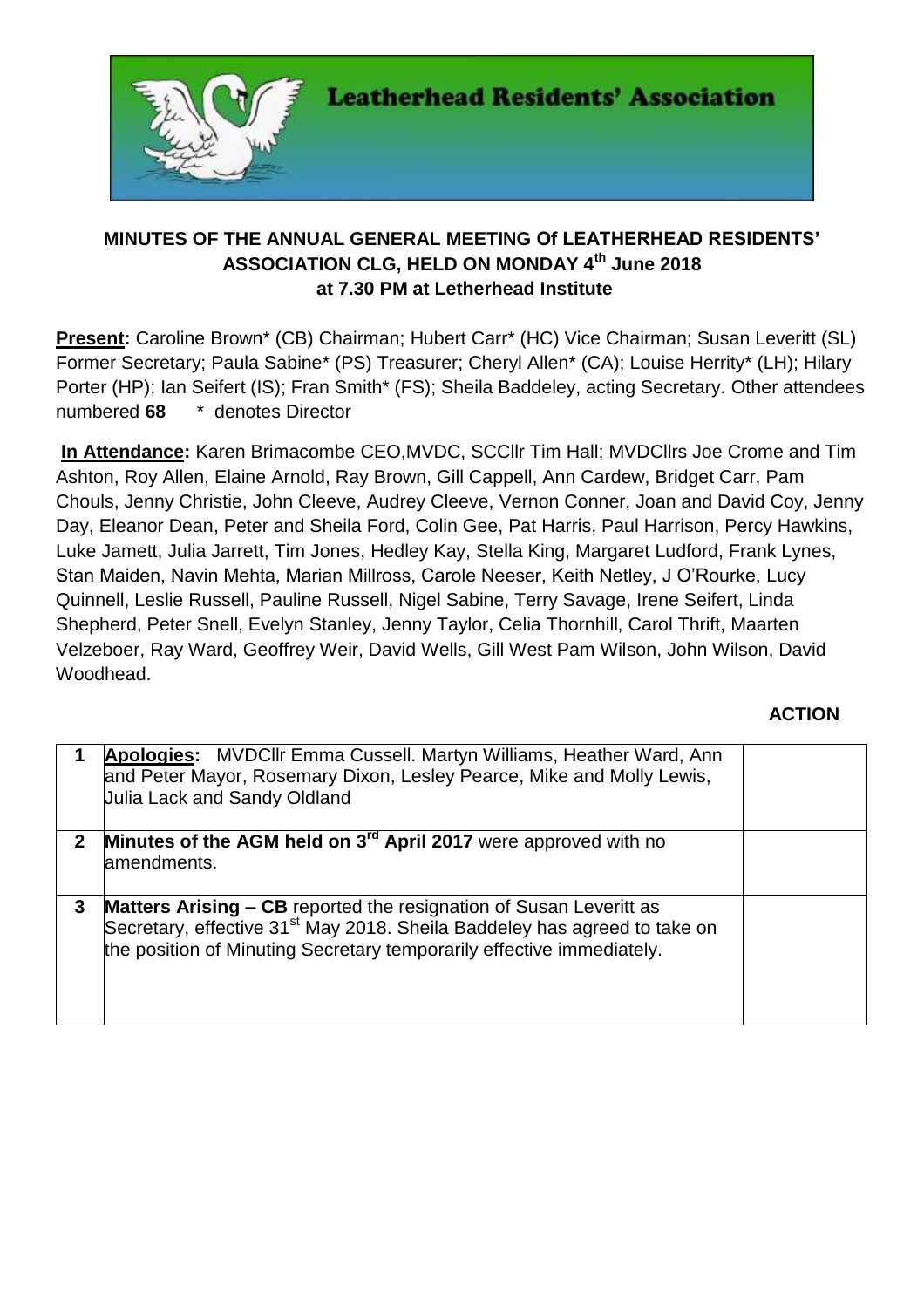| 8<br>9         | <b>Date of Next Meeting:</b> Monday $2^{nd}$ July 2018<br>The business of the Annual General Meeting was concluded at                                                                                                                                                                                                                                                                                                                                                                                                                                                                                                                                                                                                                                                                                                                                                                                                     |  |
|----------------|---------------------------------------------------------------------------------------------------------------------------------------------------------------------------------------------------------------------------------------------------------------------------------------------------------------------------------------------------------------------------------------------------------------------------------------------------------------------------------------------------------------------------------------------------------------------------------------------------------------------------------------------------------------------------------------------------------------------------------------------------------------------------------------------------------------------------------------------------------------------------------------------------------------------------|--|
|                |                                                                                                                                                                                                                                                                                                                                                                                                                                                                                                                                                                                                                                                                                                                                                                                                                                                                                                                           |  |
| $\overline{7}$ | AOB Tony Russell has produced a petition regarding the lack of police<br>presence in Leatherhead town centre. MVDC have acknowledged receipt of<br>his petition. It needs more signatures (hhtps://chn.ge/2KPOWBh)<br>Roy Allen spoke about the new proposals by SES water to build a 40 foot<br>high building for the storage of chlorine gas and pipe linking the two buildings<br>on Hawks Hill, Fetcham. A very large project costing £9million (estimate)<br>taking 15 months to complete. He referred to a gas leak in 2017 from SES<br>which was alarming for the residents in the area. RA will be attending a<br>meeting on Wed 6 <sup>th</sup> June pm with MVDC Planning Committee. Leaflets<br>produced by RA highlighted the inappropriate size and shape of the<br>proposed development. SES are exempt from having to produce Health and<br>Safety documentation to the council. This was confirmed by FS. |  |
| 6              | <b>Elections/Ratifications of Directors and Officers</b><br>The Articles specify that this should take place every three years and so is<br>next due in 2019.                                                                                                                                                                                                                                                                                                                                                                                                                                                                                                                                                                                                                                                                                                                                                             |  |
| 5              | Treasurer's Report & Accounts (full report online)<br>Copies of the accounts were circulated to the members at the meeting                                                                                                                                                                                                                                                                                                                                                                                                                                                                                                                                                                                                                                                                                                                                                                                                |  |
|                | (d) Abraham Dixon Hall at Letherhead Institute is no longer available for hire.<br>$A$ new venue could be the Methodist Church Hall as from January 2019.<br>(Confirmation has now been received).                                                                                                                                                                                                                                                                                                                                                                                                                                                                                                                                                                                                                                                                                                                        |  |
|                | ERA site in Cleve road – MVDC have turned it down. Appeal date unknown.<br>(c) General Data Protection Regulations – Notification has been sent out to<br>all LRA members.                                                                                                                                                                                                                                                                                                                                                                                                                                                                                                                                                                                                                                                                                                                                                |  |
|                | (b) Update on the Titan development $-3$ of the tallest blocks originally<br>planned are to lose 1 storey.                                                                                                                                                                                                                                                                                                                                                                                                                                                                                                                                                                                                                                                                                                                                                                                                                |  |
|                | (a) Thanks to SL for her work as Secretary, now Publicity Officer, Sheila<br>Baddeley was introduced and will assist temporarily with minuting. Thanks<br>also to John Wilson for LRA newsletter design and production., CA, SL and<br>Lucy Quinnell for organising installation of pavement 'stars' outside theatre.<br>The Race Night organised by SL was a most successful event.                                                                                                                                                                                                                                                                                                                                                                                                                                                                                                                                      |  |
| 4              | Chairman's Report (full report online) CB welcomed those attending.                                                                                                                                                                                                                                                                                                                                                                                                                                                                                                                                                                                                                                                                                                                                                                                                                                                       |  |